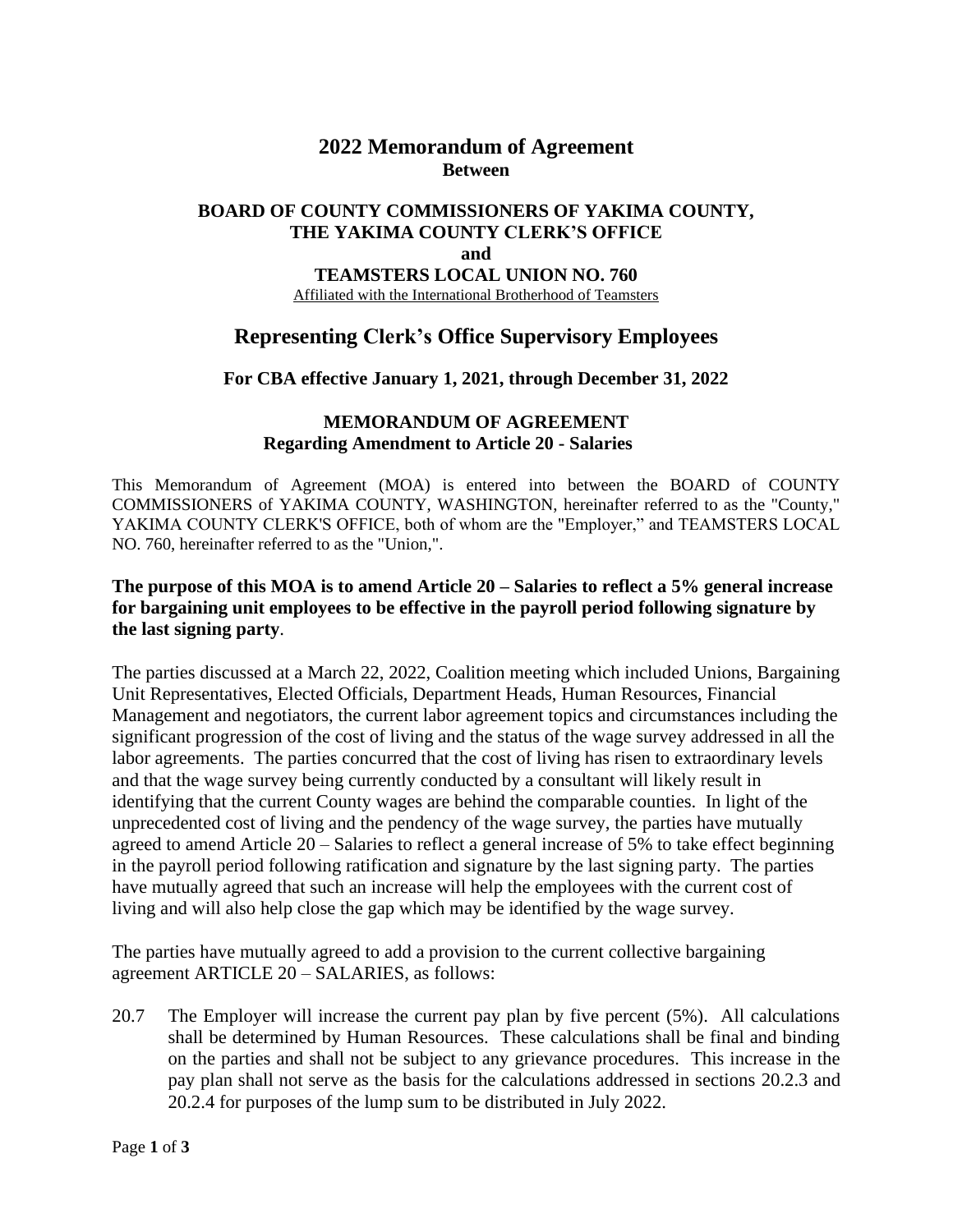The parties mutually agree that the general increase shall begin to be paid in the payroll period following signature of this MOA by the last signing party with no retroactive payments.

## **The attached pay plan Exhibit "A" will replace the current (2021-2022) pay plan exhibit.**

**IN WITNESS WHEREOF**, the parties have agreed to this Agreement on this **\_\_\_\_\_\_\_\_\_\_** day of \_\_\_\_\_\_\_\_\_\_\_\_\_\_\_\_\_\_\_\_\_\_\_\_\_\_\_ 2022.

## **FOR TEAMSTERS LOCAL UNION #760: FOR THE EMPLOYER:**

\_\_\_\_\_\_\_\_\_\_\_\_\_\_\_\_\_\_\_\_\_\_\_\_\_\_\_\_\_\_\_\_\_\_\_\_

Leonard J. Crouch Secretary-Treasurer

Adopted Copy Available at Yakima County Human Resources 128 N. 2<sup>nd</sup> Street, Room B27 Yakima, WA 98901

Amanda McKinney, Chair Yakima County Board of County Commissioners

\_\_\_\_\_\_\_\_\_\_\_\_\_\_\_\_\_\_\_\_\_\_\_\_\_\_\_\_\_\_\_\_\_\_\_\_

\_\_\_\_\_\_\_\_\_\_\_\_\_\_\_\_\_\_\_\_\_\_\_\_\_\_\_\_\_\_\_\_\_\_\_\_

\_\_\_\_\_\_\_\_\_\_\_\_\_\_\_\_\_\_\_\_\_\_\_\_\_\_\_\_\_\_\_\_\_\_\_\_

\_\_\_\_\_\_\_\_\_\_\_\_\_\_\_\_\_\_\_\_\_\_\_\_\_\_\_\_\_\_\_\_\_\_\_\_

LaDon Linde, Commissioner Yakima County Board of County Commissioners

Ron Anderson, Commissioner Yakima County Board of County Commissioners

Tracy Slagle, Yakima County Clerk

\_\_\_\_\_\_\_\_\_\_\_\_\_\_\_\_\_\_\_\_\_\_\_\_\_\_\_\_\_\_\_\_\_\_\_\_ Jacqui Lindsay, Human Resources Director

\_\_\_\_\_\_\_\_\_\_\_\_\_\_\_\_\_\_\_\_\_\_\_\_\_\_\_\_\_\_\_\_\_\_\_\_

Approved as to Form:

Deputy Prosecuting Attorney